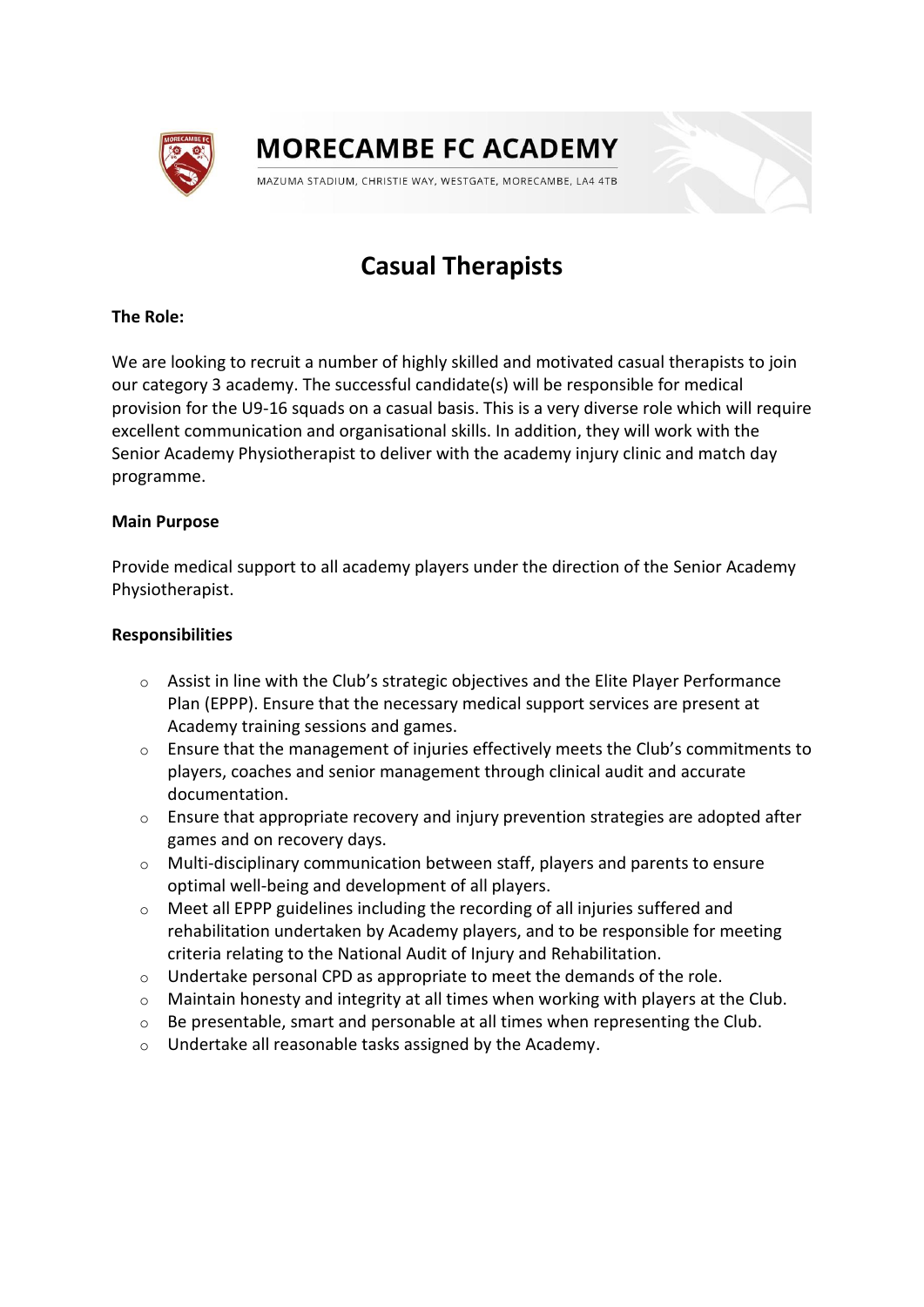# **PERSON SPECIFICATION**

# **Essentials**

- BSc in Physiotherapy, Sports Therapy or Sports Rehabilitation
- Registration with the relevant governing body (e.g. HCPC/CSP/SST/STA/BASRAT)
- Valid FA (Enhanced) DBS Check, or being willing to complete one
- Ability to travel to and from venues where needed

# **Desirable**

- Valid Intermediate Trauma Medical Management in Football (ITMMIF)
- FA Safeguarding Certificate
- Experience in using PMA to record and report injury data
- Experience of working with children/young adults, ideally in a sports environment

# **Remuneration**

£10 per hour. Employment is on a casual basis, as and when required.

# **How to apply**

Applications should be submitted by email to [academy@mfc-academy.com](mailto:academy@mfc-academy.com) and should consist of a completed application form and a covering letter detailing how you meet the criteria for the role.

The closing date for applications is 31/08/2022. We will be looking to add to our register of casual staff as soon as possible and will contact suitable candidates for interview at the first opportunity.

Morecambe Football Club is committed to safeguarding the welfare of children and young people and expects all staff and volunteers to endorse this commitment. The above post requires an Enhanced Criminal Records Check via the Disclosure and Barring Service (DBS) checking service. We fully comply with the DBS Code of Practice and Safeguarding Children Policy/Regulations.

The above post is exempt from Rehabilitation of Offenders Act. Therefore, all convictions including spent convictions that have not been subject to filtering by a CRC should be declared. Relevant information and / or documents will be distributed as part of the recruitment and selection process.

Applicants should familiarise themselves with the Club Safeguarding Children & Young People Policy, which is available here: [https://www.morecambefc.com/club/policies-](https://www.morecambefc.com/club/policies--procedures/) [procedures/](https://www.morecambefc.com/club/policies--procedures/)

Morecambe Football Club is committed to the principle of equal opportunity in employment and its employment policies for recruitment, selection, training, development and